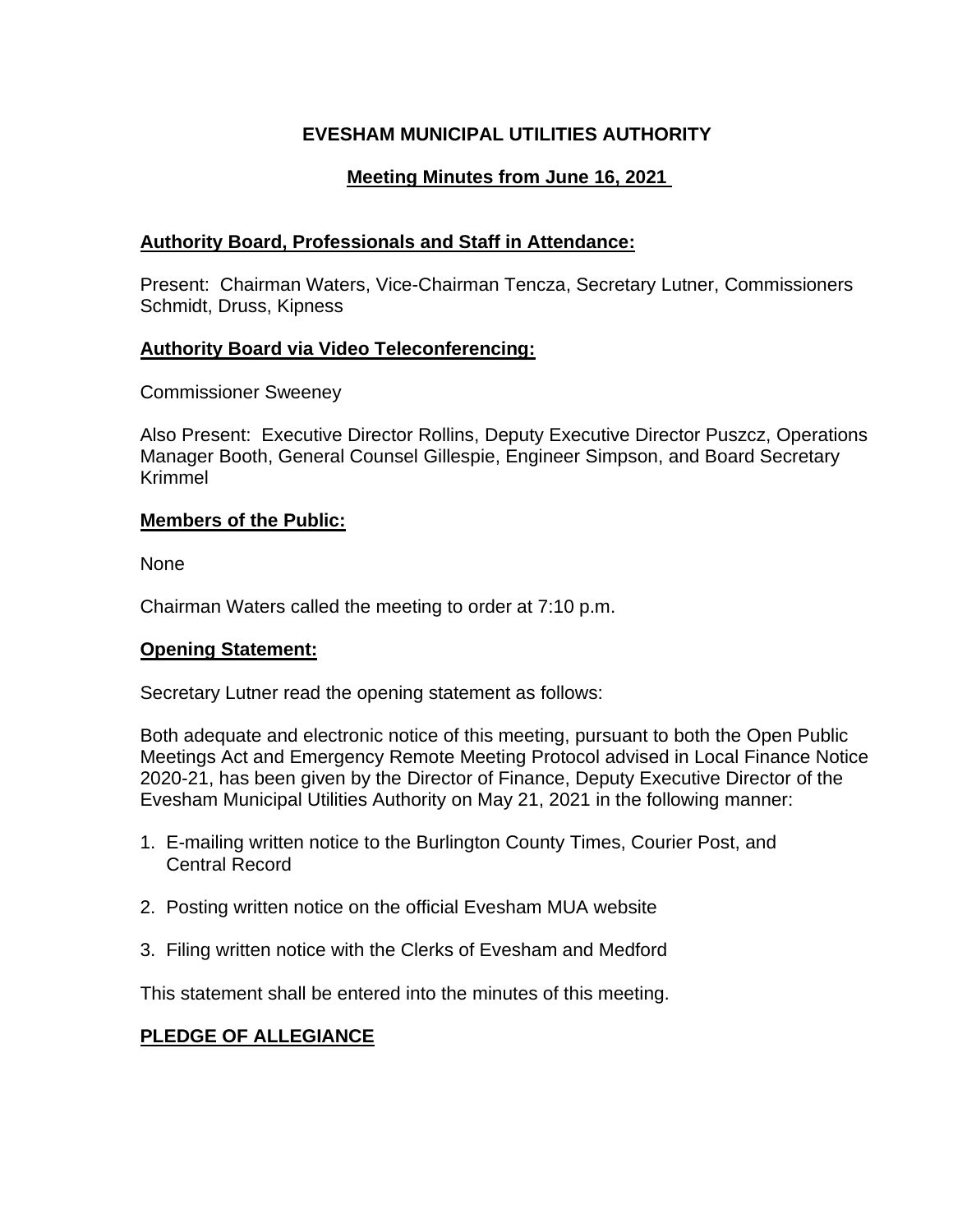#### **APPROVAL OF MINUTES**

**May 5,2021** – On motion by Tencza, seconded by Schmidt, it was moved to approve the minutes of May 5, 2021.

RECORDED VOTE: AYE: Sweeney, Schmidt, Lutner, Tencza, Waters NAY: None ABSTAIN: None

MOTION CARRIED: 5-0-0

**May 27,2021** – On motion by Schmidt, seconded by Lutner, it was moved to approve the minutes of May 27, 2021.

RECORDED VOTE: AYE: Sweeney, Schmidt, Lutner, Tencza, Waters NAY: None ABSTAIN:

MOTION CARRIED: 5-0-0

**PUBLIC COMMENT** (Agenda Items only)

None

**Resolution 2021-88: Payment of Bills** – On motion by Lutner, seconded by Schmidt, it was moved to adopt **Resolution #2021-88** approving the payment of the May 2021 bills.

RECORDED VOTE: AYE: Sweeney, Schmidt, Lutner, Tencza, Waters NAY: None ABSTAIN: None

MOTION CARRIED: 5-0-0

**Resolution 2021-89: Refunds, Credits & Cancellations** – On motion by Schmidt, seconded by Lutner, it was moved to adopt **Resolution #2021-89** approving the May 2021 refunds, credits & cancellations.

RECORDED VOTE: AYE: Sweeney, Schmidt, Lutner, Tencza, Waters NAY: None ABSTAIN: None

MOTION CARRIED: 5-0-0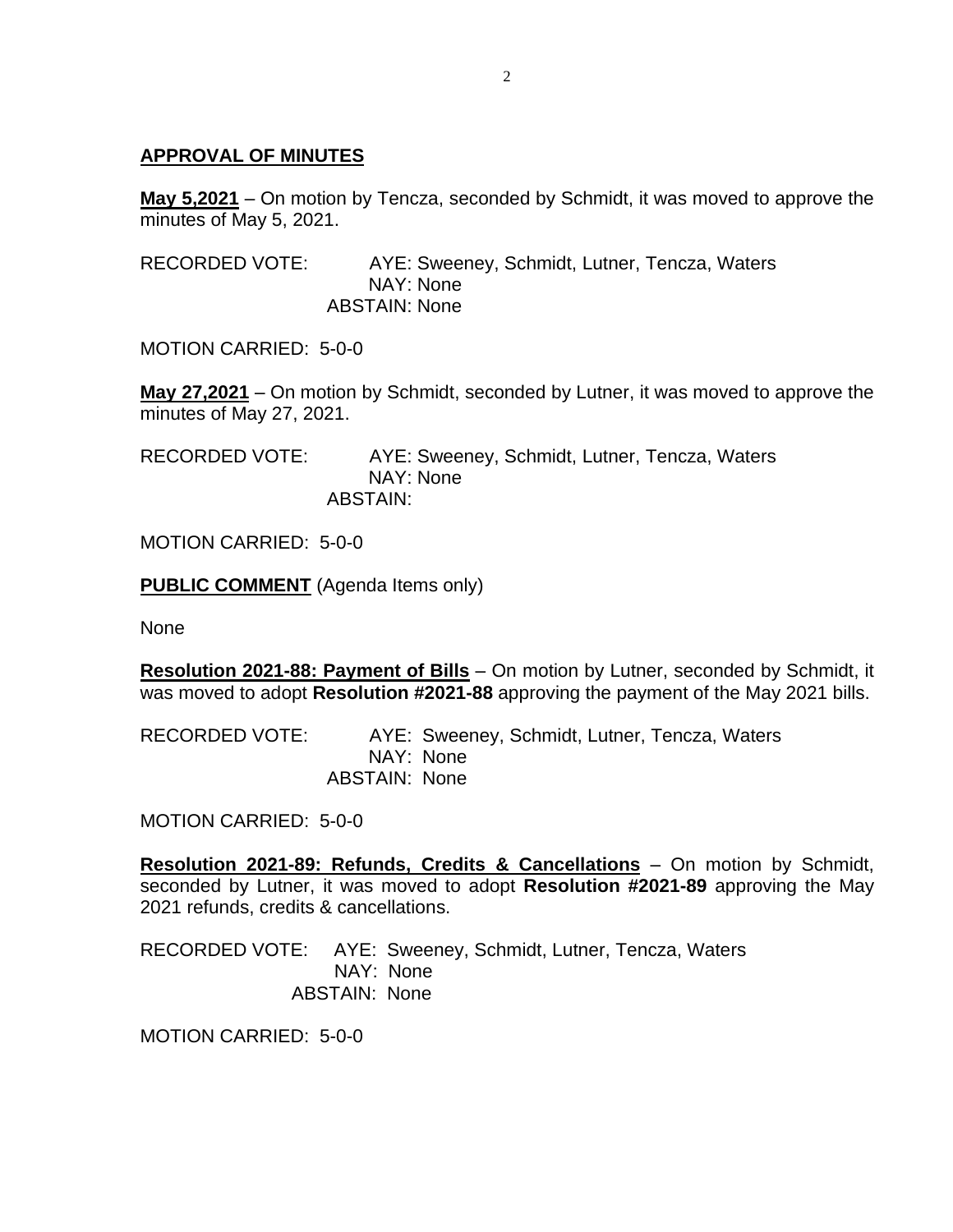**Resolution 2021-94: Approval of FY 22 Water/Sewer Budget** – On motion by Lutner, seconded by Schmidt, it was moved to adopt **Resolution #2021-94** to adopt the FY 22 Water/Sewer Budget. Deputy Executive Director Puszcz explained that this resolution will formally adopt the budget. The Authority's budget will be returned to the Department of Community Affairs for their finall adoption so it can be implemented on July 1, 2021.

RECORDED VOTE: AYE: Sweeney, Schmidt, Lutner, Tencza, Waters NAY: None ABSTAIN: None

MOTION CARRIED: 5-0-0

**Resolution 2021-92: Award of Contract through ESCNJ Cooperative Pricing System** – On motion by Lutner, seconded by Tencza, it was moved to adopt **Resolution #2021-92** awarding a contract through ESCNJ Cooperative Pricing System to Allied Equipment Company, Inc. in the amount of \$10,695.04 for cubicle furniture supplies for two new offices at Elmwood WWTP. Operations Manager Booth explained that the unoccupied space at the plant will create two new offices and move two remote personnel back into the Elmwood location.

RECORDED VOTE: AYE: Sweeney, Schmidt, Lutner, Tencza, Waters NAY: None ABSTAIN: None

MOTION CARRIED: 5-0-0

**Resolution 2021-95: Award of Contract in excess of \$6,600** – On motion by Schmidt, seconded by Lutner, it was moved to adopt **Resolution #2021-95** awarding a contract to Kronos SaaShr, Inc. in the amount of \$8,547.30 for (3) Kronos Intouch DX, HID Proximity time clocks including support fee. Deputy Executive Director Puszcz explained that the Board approved a contract last year to Kronos SaaShr for automated payroll processing services. One time clock has already been purchased. These three time clocks will be utilized at the Woodstream Plant, the Kings Grant Plant and the Control room. The time clock previously purchased is currently at the Elmwood Plant. These time clocks work directly with the Kronos payroll system and will record the time card punches directly into the system to calculate employee pay.

| <b>RECORDED VOTE:</b> |               | AYE: Sweeney, Schmidt, Lutner, Tencza, Waters |
|-----------------------|---------------|-----------------------------------------------|
|                       |               | NAY: None                                     |
|                       | ABSTAIN: None |                                               |

MOTION CARRIED: 5-0-0

**Resolution 2021-96: Award of Contract in excess of \$44,000**– On motion by Tencza, seconded by Schmidt, it was moved to adopt **Resolution #2021965** awarding a contract to Xylem Dewatering Solutions, Inc. in the amount of \$78,351.46 for a Godwin NC50S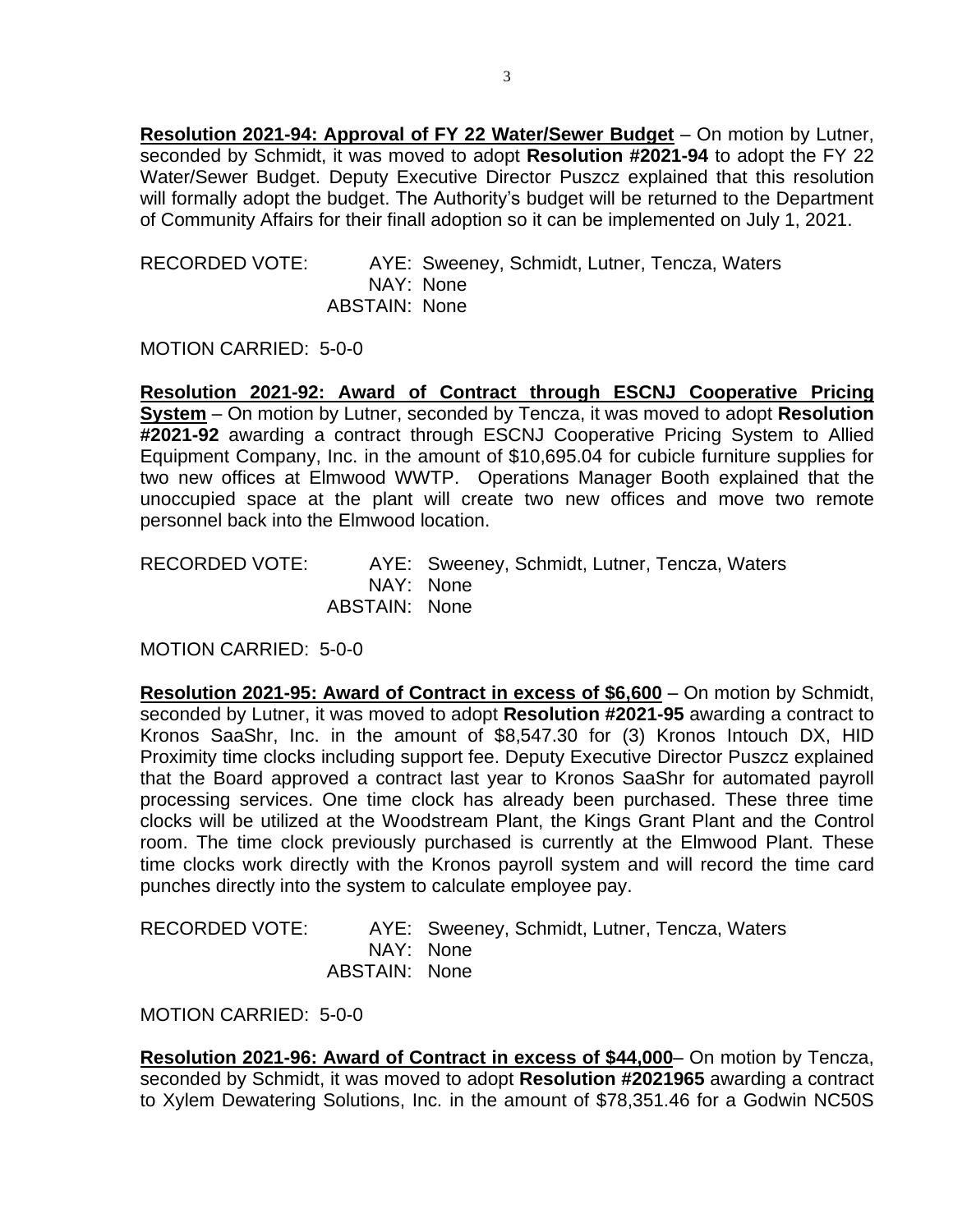CS Pump with Isuzu & Accessories. Operations Manager Booth explained that this pump will be used in emergency situations such as loss of power or catastrophic pump failure.

RECORDED VOTE: AYE: Sweeney, Schmidt, Lutner, Tencza, Waters NAY: None ABSTAIN: None

MOTION CARRIED: 5-0-0

### **EXECUTIVE DIRECTOR'S REPORT**

Executive Director Rollins informed the Board that there were no water main breaks or sewer issues since our last meeting. There were seven discolored water reports, but they were resolved with flushing of their lines.

Executive Director Rollins advised the Board that A.C. Schultes put a camera down Well 6 and discovered a hole in the casing. This hole is allowing gravel into the well and then through the pumps which is damaging the pumps. Well 6 has been taken off line and we are reviewing our options with Engineer Simpson on how to handle the hole in the casing. This will be presented at the July meeting.

Executive Director Rollins informed the Board that the Authority will be receiving a FEMA reimbursement in the approximate sum of \$30,000.00 for the pandemic restoration. The exact amount has not been determined.

Executive Director Rollins informed the Board that the Authority's 2021 Consumer Confidence Report is currently being printed and will be available on June 30, 2021.

Executive Director Rollins advised the Board that the New Jersey AWWA will hold their annual conference in Atlantic City at the Borgata on August 31, 2021 through September 2, 2021. The agenda is currently unavailable but will be sent to the Board once it is published. WEF Tec will hold their annual conference in Chicago this year and will also have an on-line version from November 16<sup>th</sup> through the 18<sup>th</sup>. In order for the Authority to save money on the conference, early registration will be available. Please advise of your interest in attending by the third week in July.

Executive Director Rollins expressed appreciation to Ila Vassallo, Michael Jacob and Doug Warner from the Evesham Environmental Commission for their assistance in the weeding of the rain garden located on Elmwood Road.

**Resolution 2021-97: Providing Post-Retirement Health Benefits to certain Upper Management employees –** On motion by Lutner, second by Schmidt, it was moved to adopt **Resolution 2021-97** approving an agreement to certain Upper Management employees for post-retirement health benefits.

RECORDED VOTE: AYE: Sweeney, Schmidt, Lutner, Tencza, Waters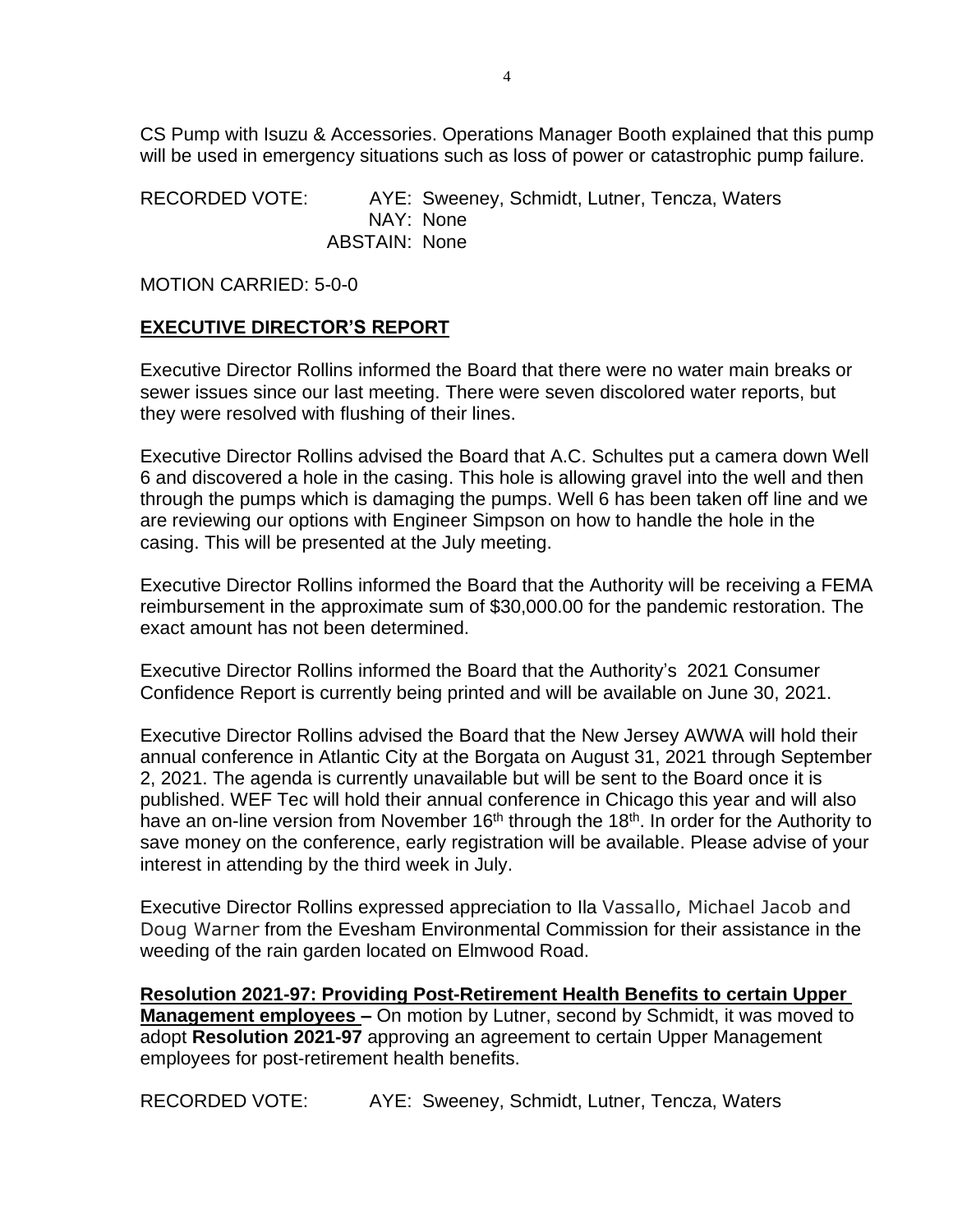#### NAY: None ABSTAIN: None

MOTION CARRIED: 5-0-0

**Resolution 2021-98: Amending Employment Agreements of Upper Management employees with respect to Resolution 2021-97 and vacation accrual clarification**

**–** On motion by Lutner, second by Schmidt, it was moved to adopt **Resolution 2021-98** approving an amendment to employment agreements of upper management employees with respect to Resolution 2021-97 and vacation accrual clarification.

RECORDED VOTE: AYE: Sweeney, Schmidt, Lutner, Tencza, Waters NAY: None ABSTAIN: None

MOTION CARRIED: 5-0-0

### **ENGINEER'S REPORT**

**Review of Engineer's Status Report**

**Update: South Side Water Storage Tank** – Nothing new to report.

**Update: Route 70 Water Main** – We continue to work on the easements.

**Update: Route 70 Sewer Main** – We continue to work on the easements.

**Update: Elmwood WWTP Resiliency Improvements** – Most of the work is complete. They are waiting for flood gates to be delivered.

**Update: Knox Boulevard Water Main Replacement** – The contractor is expected to be out this week to fix some of the handicap ramps that were not installed properly.

**Update: Heritage Village (Phase 2) Water Main Replacement** – The plans for the water main are complete. The plans for the road restorations are being prepared now. We should be ready to go out for bids by the August meeting.

**Update: Elmwood Storage Building** – This project has been placed on hold due to availability of funds.

**Update: Elmwood Tertiary Filter Rehabilitation** – The manufacture keeps delaying the delivery date of the filters. A letter has been sent informing them that this is unacceptable.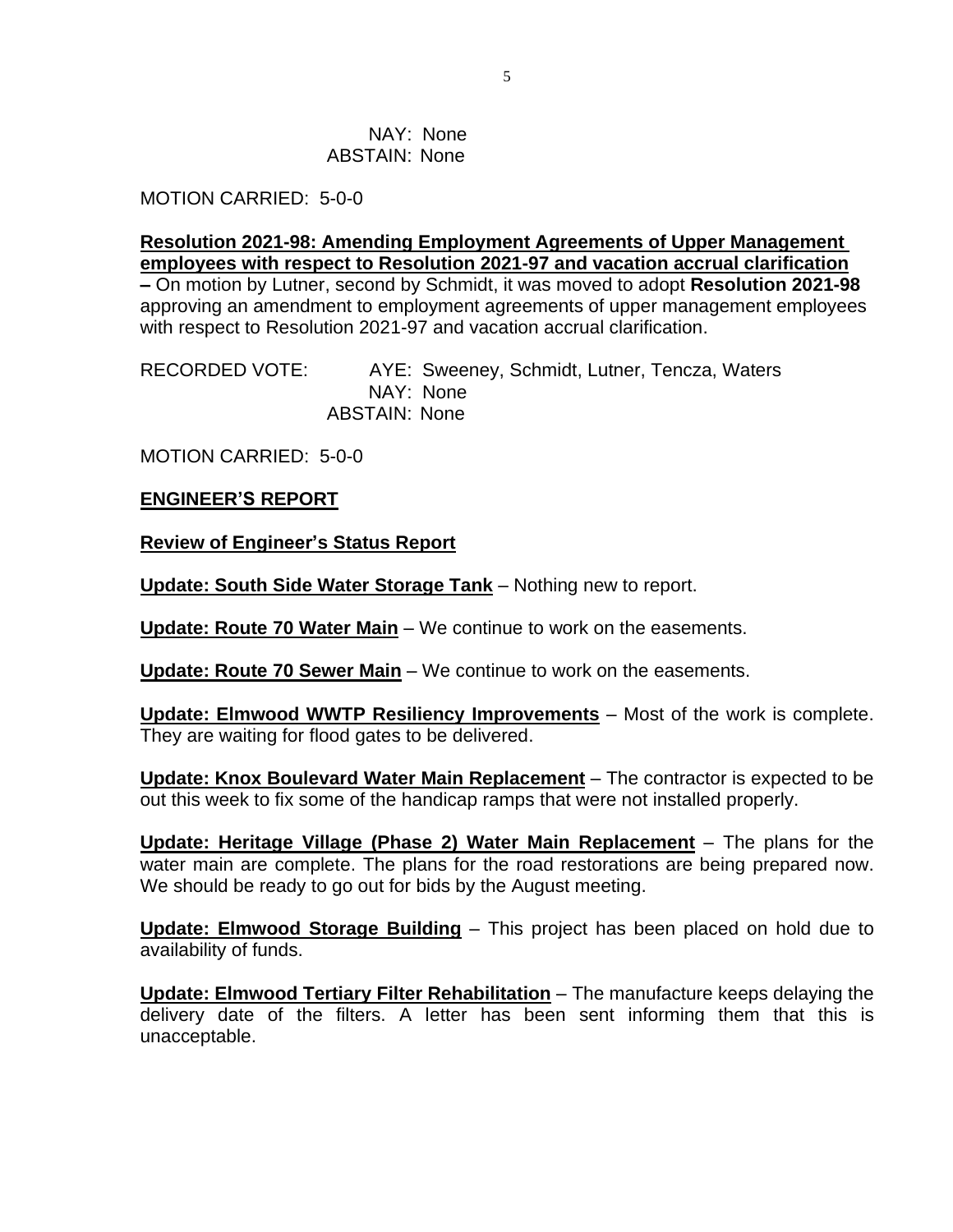**Resolution 2021-93: Approval of Change Order #1** – On motion by Schmidt, seconded by Lutner, it was moved to approve **Resolution 2021-93** approving Change Order #1 in the amount of \$29,703.71 to MBE Mark III Electric, Inc.

RECORDED VOTE: AYE: Sweeney, Schmidt, Lutner, Tencza, Waters NAY: None ABSTAIN: None

MOTION CARRIED: 5-0-0

**Update: Woodlake Drive Water Main** – The contractor needs to complete the restorations for this project.

**Update: Well No. 7 Building** –The design is complete and we are ready to go out for bids.

**Resolution 2021-90: Authorizing advertisement-** On motion by Tencza, seconded by Lutner, it was moved to adopt **Resolution #2021-90** authorizing advertisement for bids for the construction of Well No. 7.

RECORDED VOTE: AYE: Sweeney, Schmidt, Lutner, Tencza, Waters NAY: None ABSTAIN: None

MOTION CARRIED: 5-0-0

**Update: Greenbrook Drive Water Main Replacement** – RTW Construction is expected to pave in about a month. RTW and their Bond company have been placed on notice about the significant overage of time that it is taking to complete this project.

**Update: East Main Street Sewer Main Relining** – This project is complete.

**Update: Defense Drive Water Main Replacement** –Coastline Construction has started construction on this project.

**Update: North Cropwell Sewer Siphon –** The design is almost complete. This should be ready for bid at the July meeting.

**Update: Kings Grant WWTP Internal Recycle Pipe –** The design is almost complete. This should be ready for bid at the July meeting.

### **Update: Kings Grant Effluent Force Main Replacement –**

**Motion to Approve a Proposal** – On motion by Lutner, seconded by Tencza it was moved to approve a proposal from Richard A. Alaimo Associates in the amount of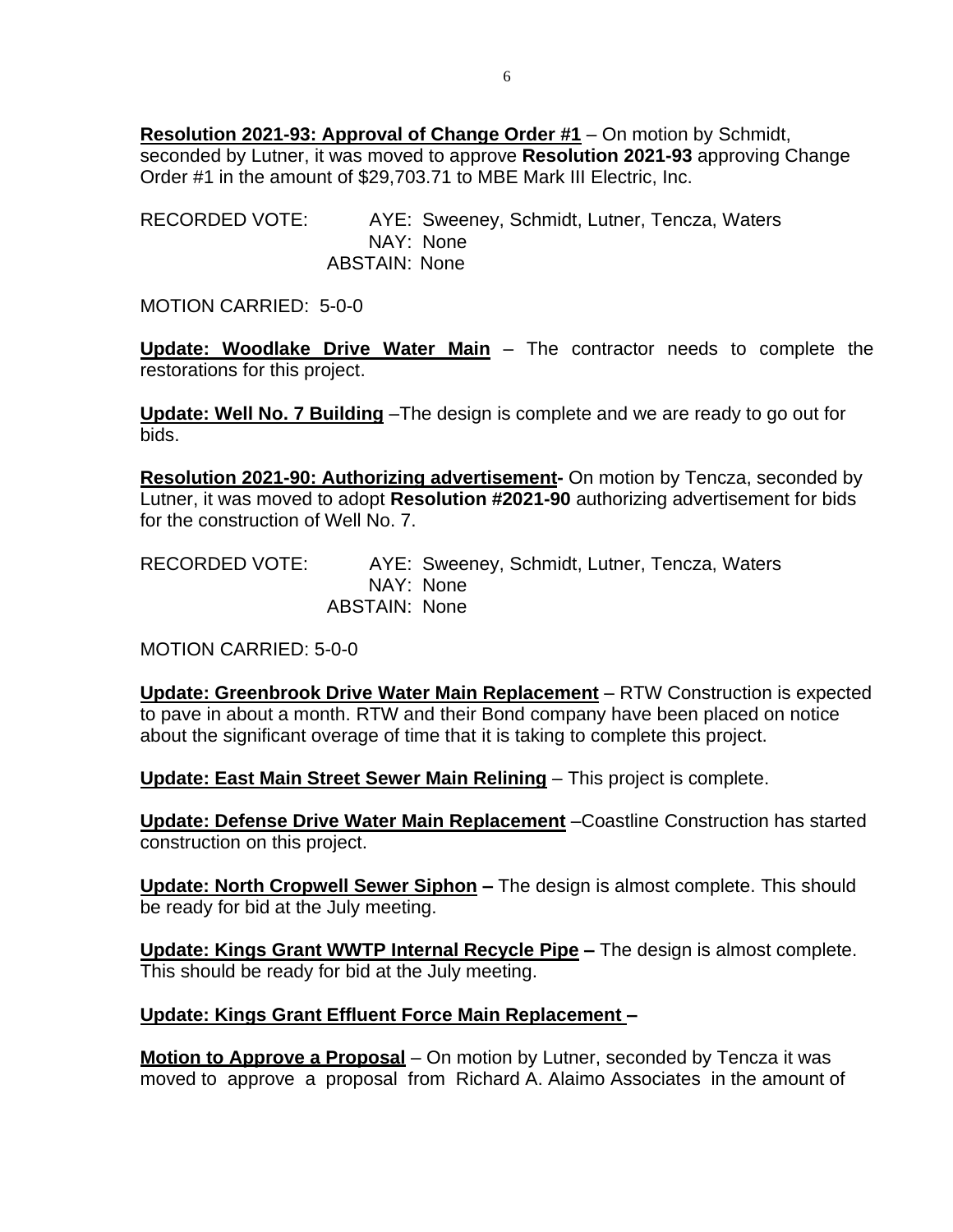\$71,000.00 for the survey, design, bidding and construction administration for the replacement of 1,300 LF of twelve inch effluent force main along Crown Royal Parkway within Kings Grant.

RECORDED VOTE: AYE: Sweeney, Schmidt, Lutner, Tencza, Waters NAY: None ABSTAIN: None

MOTION CARRIED: 5-0-0

**Resolution 2021-91: Reduce Performance Bonds** – On motion by Lutner, seconded by Tencza, it was moved to approve **Resolution #2021-91** reducing Performance Bonds for Harvest House – 52 East Main Street

RECORDED VOTE: AYE: Sweeney, Schmidt, Lutner, Tencza, Waters NAY: None ABSTAIN: None

MOTION CARRIED: 5-0-0

**Motion to approve S-3/W-3 for Sammy's express Car Wash** – On motion by Tencza, seconded by Lutner, it was moved to approve S-3/W-3 for Sammy's Express Car Wash – 801 Route 70 West

RECORDED VOTE: AYE: Sweeney, Schmidt, Lutner, Tencza, Waters NAY: None ABSTAIN: None

MOTION CARRIED: 5-0-0

#### **GENERAL COUNSEL'S REPORT**

General Counsel Gillespie updated the Board on the easements for the Route 70 Water and Sewer Main project. General Counsel Gillespie informed the Board that Barnes and Noble is the last outstanding easement to be settled. They are no longer communicating; we will need to go to the Courts to handle it.

#### **Commissioners Training on Ethics**

General Counsel Gillespie provided training to the Commissioners on ethics.

### **PUBLIC COMMENT**

None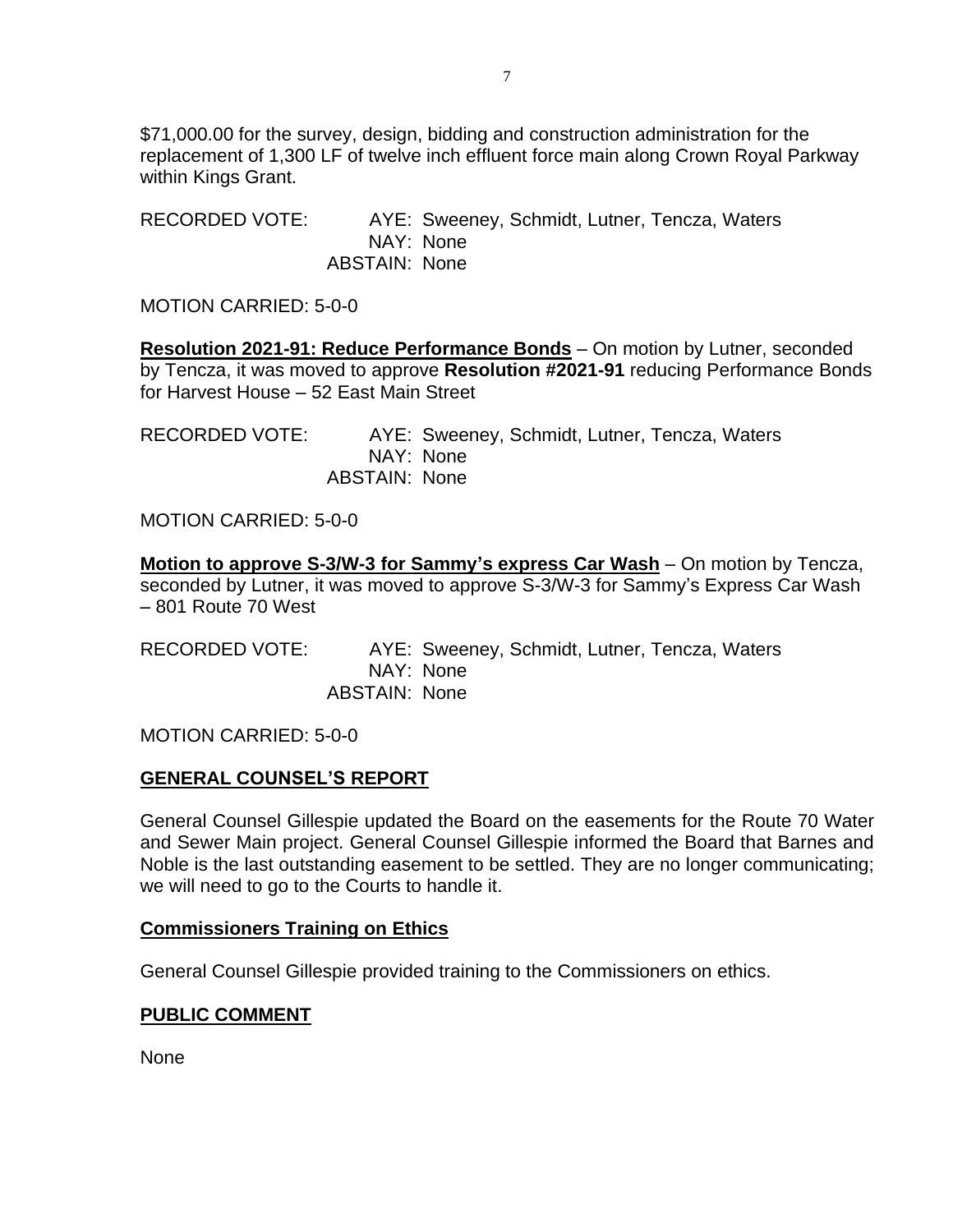### **EXECUTIVE SESSION**

**Resolution 2021-99: Executive Session** – On motion by Tencza, seconded by Schmidt, it was moved to enter into Executive Session at 8:38 p.m. for the purpose to discuss the Executive Director position.

RECORDED VOTE: AYE: Sweeney, Schmidt, Lutner, Tencza, Waters NAY: None ABSTAIN: None

MOTION CARRIED: 5-0-0

On motion by Tencza, seconded by Lutner, it was moved to come out of Executive session at 9:16 p.m.

RECORDED VOTE: AYE: Sweeney, Schmidt, Lutner, Tencza, Waters NAY: None ABSTAIN: None

### MOTION CARRIED: 5-0-0

### **BOARD COMMENTS**

Commissioner Sweeney believes the meeting was very productive and the future is looking bright.

Commissioner Kipness expressed appreciation for the tour, He believes it was very informative.

Commissioner Druss expressed appreciation for the tour. He appreciates all of the employees for making it through the pandemic safely. He is excited about the succession plan going forward.

Commissioner Schmidt agreed with all of the comments from the other Commissioners. He expressed appreciation to Executive Director Rollins for his leadership and staying on during this process of selecting the next Executive Director.

Commissioner Lutner believes the meeting was productive. He expressed appreciation to Executive Director Rollins for his leadership during the selection of the next Executive Director. He believes the future is bright for the Authority.

Commissioner Tencza expressed appreciation to the entire Board for doing a great job during the process of selecting the next Executive Director. He believes that the Authority is well regarded throughout the State.